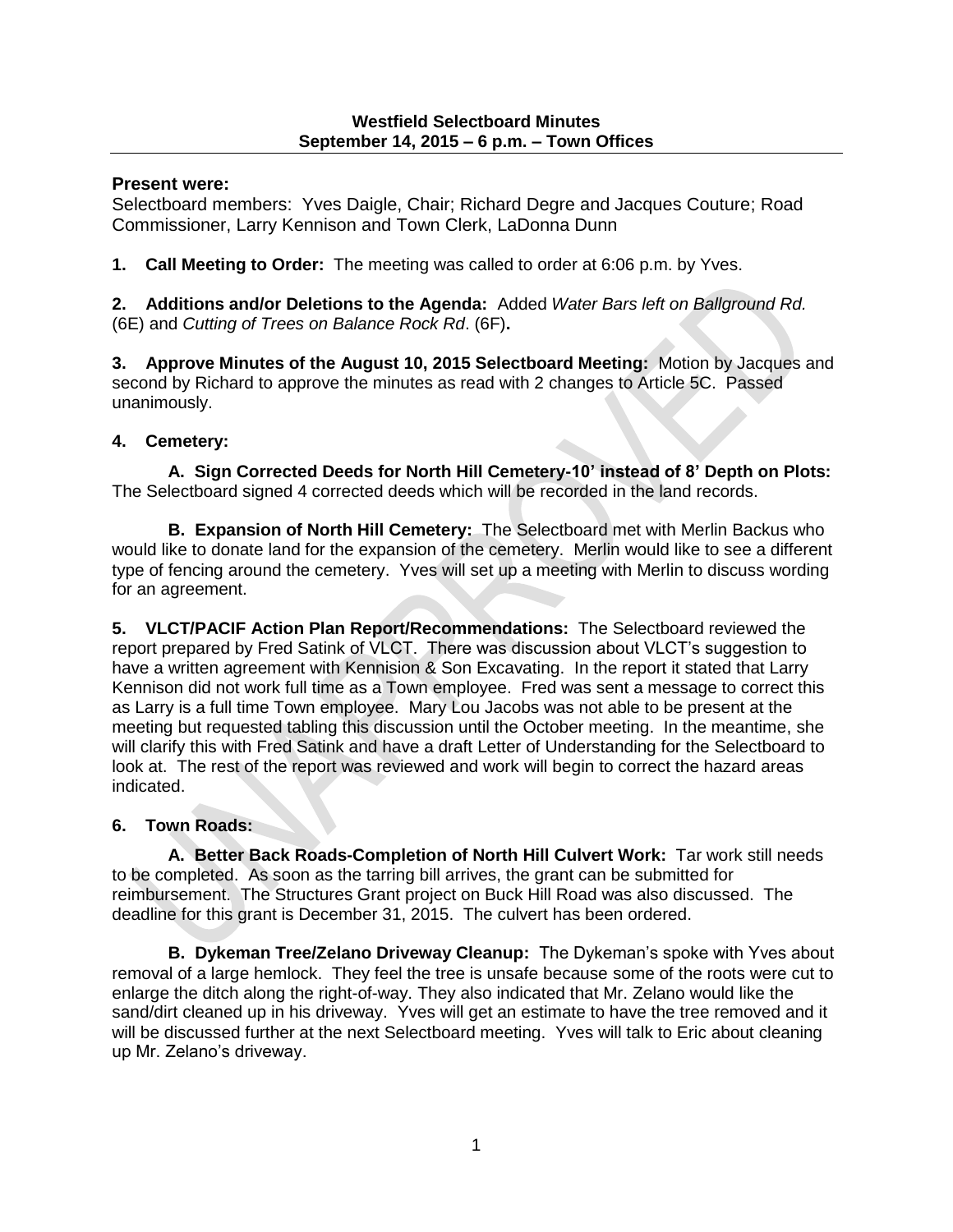**C. Update on Town Signs-Richard:** The Selectboard was in agreement that Reservoir Road will be closed each year by December 1<sup>st</sup>, or sooner depending on snowfall, by placing large cement barricades at each end of the road. Larry will look into the costs/sizes of the barricades. Richard will order signs to replace the stolen/missing signs around town.

**D. Trees at Michel Coutures:** Yves said there is a tree in the right-of-way near Marylee Daigle's house that needs to be removed. Jacques will look at it and see if he can remove it. The land owner will remove the wood.

**E. Water bars left on Ballground Rd.:** There have been complaints from residents that the logger working on the Bunting Family LLC property left water/road bars straight across the road which is impeding traffic. Eric Kennison inspected the road and felt the logger should fix the problem. Yves also inspected and said the bars were knee deep. After discuss, the Selectboard felt the simplest solution would be to have the Road Commissioner fix the road.

**F. Cutting of Trees on Balance Rock Rd.:** LaDonna spoke with the forester, Andy Carlo, from Fountain Forestry. They manage the Huang Equity Corporation property on Balance Rock Road where the trees are slumped over and hanging into the road. The forester requested the trees be marked, then they could look at the situation and decide the best course of action. Since there are approximately 100-150 trees needing to be marked for removal, the Selectboard felt taking pictures would be a more efficient first step. LaDonna will take pictures and email them to the forester.

**7. Update on Dry Hydrant Grant:** LaDonna spoke with Troy Dare and he said the work can begin on the project even though we don't have the signed paperwork yet. Eric Kennison has been informed.

## **8. Authorization of e-Signature for New State of Vermont Grant Agreement**

**Documentations:** LaDonna explained the money that comes to the Town from Property Valuation & Review (PVR) for the PILOT Program, Reappraisal, Lister Education, Hold Harmless and the Equalization Study will now be in the form of an electronic grant. When the State electronically sent the grants to towns they inadvertently listed the personal name of the Treasurer, rather than the municipality as the grantee. The State contracted with an outside company to do the e-grant paperwork and they would have had to redo 1,100 grants to correct this error. LaDonna read a portion of a letter from Douglas R. Farnham, Director of PVR, explaining how the paperwork should have been drafted. It stated, *"In block 11, the Agreement refers to a municipal clerk or treasurer as the "grantee." The grantee is in-fact the municipality and the agreement is written with the intention that a clerk, treasurer or other authorized municipal official will sign on behalf of the municipality in his or her official capacity."* Motion by Richard and second by Jacques to authorize Mary Lou Jacobs to sign the e-grant documents. Passed unanimously. Yves stated the PILOT amount the town will receive was increased to \$1,780.00, reflecting a 5.5% increase over the initial state estimates.

# **9. Library:**

**A. Update on Accessible Ramp:** Yves and Joe Falworth have staked the boundary corners of the property. Zoning Administrator, Dennis Neumann, told Yves a State Access Permit would be required. Yves has started the required paperwork with the State. As soon as the permit is obtained Gosselin will begin working.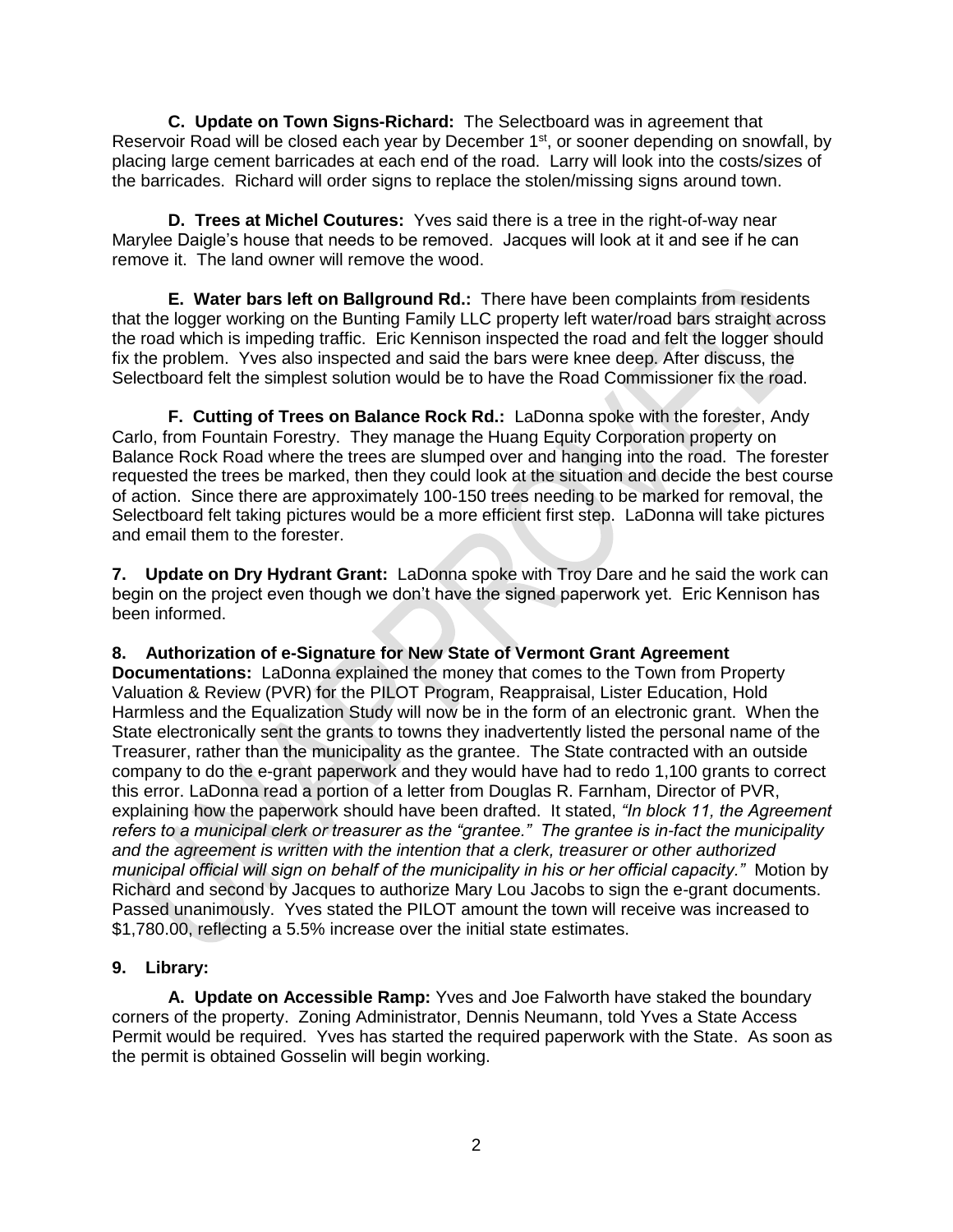**B. CLiF Grant Kickoff Event-October 19, 10 a.m.-Jay/Westfield Joint Elementary School:** LaDonna asked the Selectboard members if they could be in attendance for the presentation at the School.

**10. Health Insurance Broker Fees:** LaDonna called the State and we can remove the broker from our policy at any time. This would be a savings of \$40/month for the Town. Motion by Yves and second by Jacques to cancel the broker from our health insurance. Passed unanimously.

**11. Town Garage Floor Drain:** Richard looked at the setup the State Garage uses for their floor drain. The Selectboard will continue to investigate their compliance options.

**12. New Town Service Officer to Replace Louis Berthiaume:** Yves suggested the Selectboard fill this position. Motion by Jacques and second by Richard for the Selectboard to fill the position of Town Service Officer. Passed unanimously.

**13. Increase Amount on Debit Card Account:** LaDonna requested the debit card account used for purchasing town and library supplies be increased from \$250 to \$500. Motion by Richard and second by Jacques to increase the account to \$500. Passed unanimously.

## **14. Recycling Update:**

**A. NEKWMD Variance for Yard Waste:** Yves reported the NEKWMD has applied for a variance on behalf of 12 towns. Westfield is one of the towns. Due to the rural nature of the NEKWMD, they feel it is unnecessary to require additional leaf and yard waste collection at these 12 recycling centers. Yves said compost is another issue that will have to dealt with in the future. The NEKWMD has partnered with Wise Worm Compost to come up with a program for composting.

**15. Sheriff's Report:** There were \$418 in fines with 13 patrol hours in August.

**16. Edward Jones Value Summary:** Yves reported that \$7,000 has been taken out of the Edward Jones Library investment account to be put towards the handicap accessible ramp. He also said that in 5 years the investments at Edward Jones have yielded a profit of \$17,534.47. He read a letter introducing a new partner, Karen Ward, who is joining the company and will be opening an office in the area in the near future.

**17. Vt. Electric Coop Street Lighting:** Yves asked the Clerk to call and see if all of the new lighting has been installed.

#### **18. Other Business:**

**A. Thank you Card from Joan Berthiaume:** Yves read a thank you note from Mrs. Berthiaume for the flowers the Town sent.

**19. Adjourn:** Motion by Richard and second by Jacques to adjourn the meeting at 8:50 p.m. Passed unanimously.